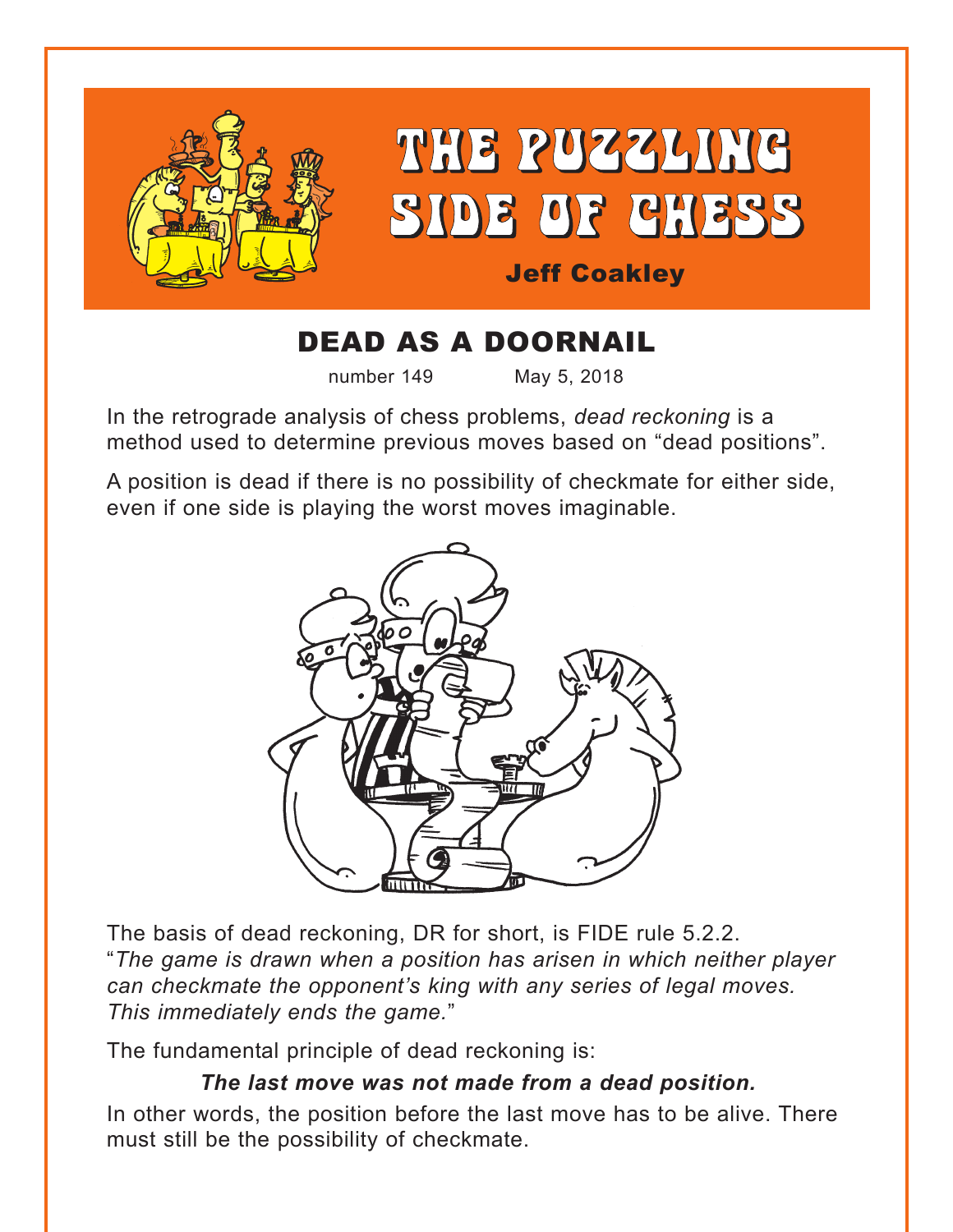<span id="page-1-0"></span>This column, like number 145, features four problems involving DR: two last move retros, a rebus, and a construction task. For an introduction to dead reckoning, see column 127.

Here's another early problem by dead reckoner Andrew Buchanan.

![](_page_1_Picture_2.jpeg)

**Retro 41**

White to play. What was the last move?

*Be as precise as possible. A complete description of a move includes the square a piece moved from, whether a capture was made, and if so, what type of piece was taken.*

![](_page_1_Picture_6.jpeg)

The expression "dead as a doornail" is nearly as old as the English language. Examples in literature date back to the 14th century. In 1590, it was used by Shakespeare in the play *Henry VI*, *Part II*, where the rebel Jack Cade says, "If I do not leave you all as dead as a doornail, I pray god I may never eat grass more." A strange proclamation out of context.

How the expression arose is uncertain, but the meaning is clear. *Unquestionably and absolutely dead.*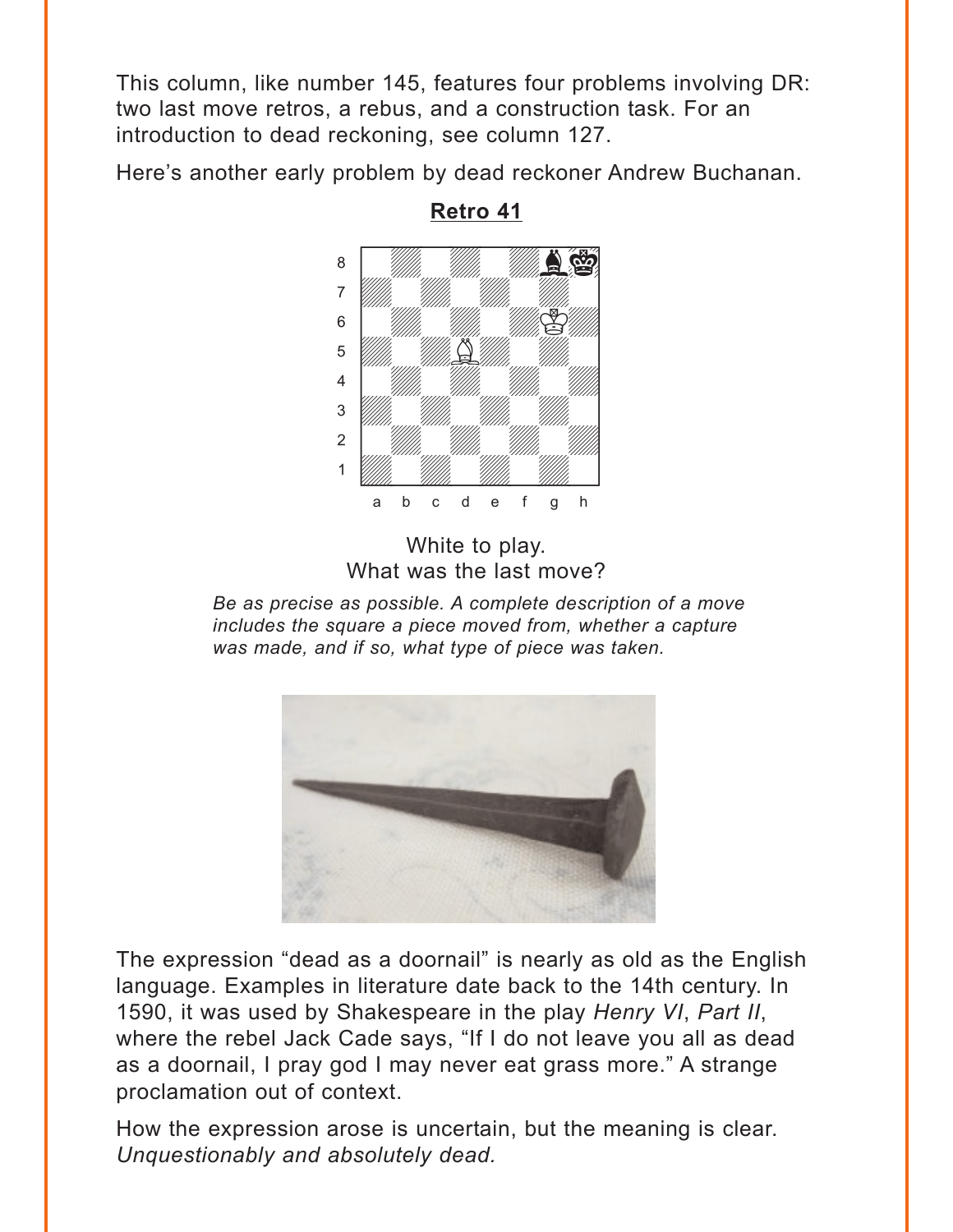<span id="page-2-0"></span>The following problem is much more challenging. A joint composition by Andrew Buchanan and Noam Elkies.

![](_page_2_Figure_1.jpeg)

What was the last move?

![](_page_2_Picture_3.jpeg)

*Doornails in Action*

**[Retro 42](#page-6-0)**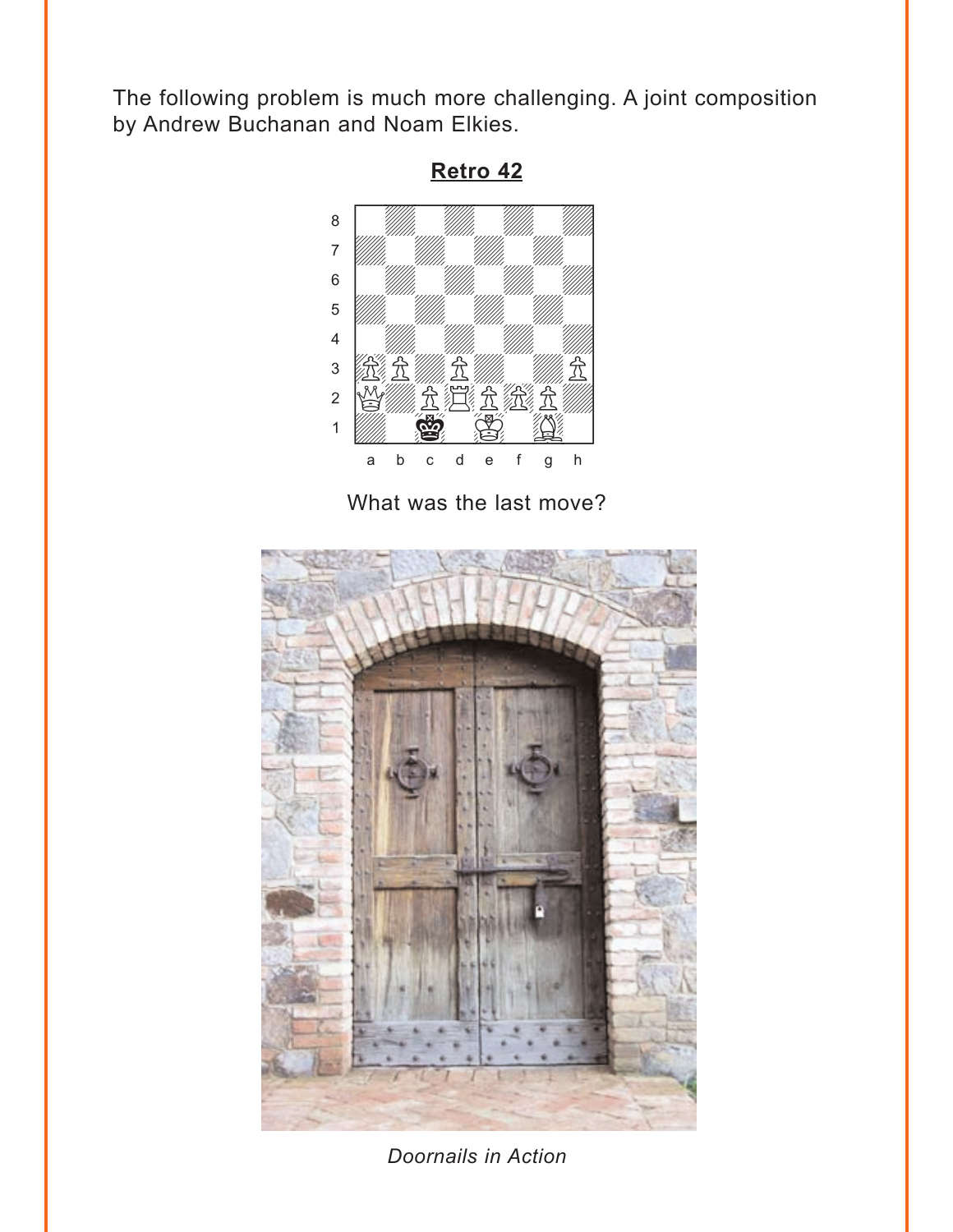<span id="page-3-0"></span>Chess rebuses are sudoku-style retro problems. Be careful, they can become addictive.

Determining the colour of the pieces is often the trickiest part in solving these puzzles. Sorry for the unsolicited hint, but don't forget that this a column about dead reckoning.

This potential stumper is called "banana bunch", an anagramic jumble for the name of a master chess navigator.

![](_page_3_Picture_3.jpeg)

**[Rebus 15](#page-8-0)**

Each letter represents a different type of piece. Uppercase is one colour, lowercase is the other. Determine the position, and if possible, the last move.

![](_page_3_Picture_6.jpeg)

*Did you know that bananas grow pointing up?*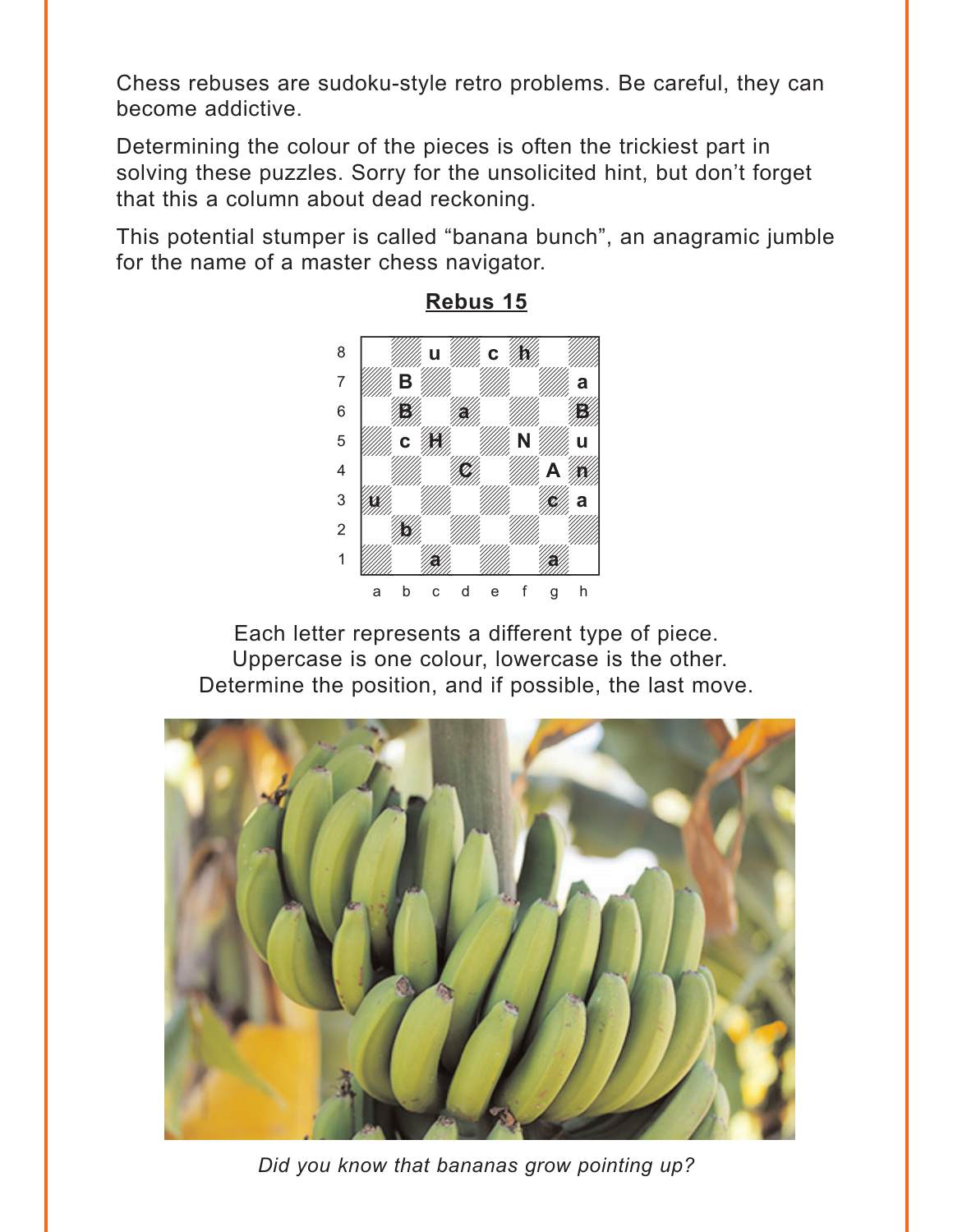<span id="page-4-0"></span>Our final problem is a *DR construction task* in which the goal is a dead position with the longest sequence of moves leading to an inevitable stalemate. Can you break the record? Good luck!

![](_page_4_Figure_1.jpeg)

#### **[Inevitable Stalemate Move Maximizer](#page-10-0)**

Construct a position where stalemate cannot be avoided by either side and the number of moves leading to stalemate is maximized.

The position must be legal, which means "reachable in an actual game".

![](_page_4_Picture_5.jpeg)

*Red Deckoning*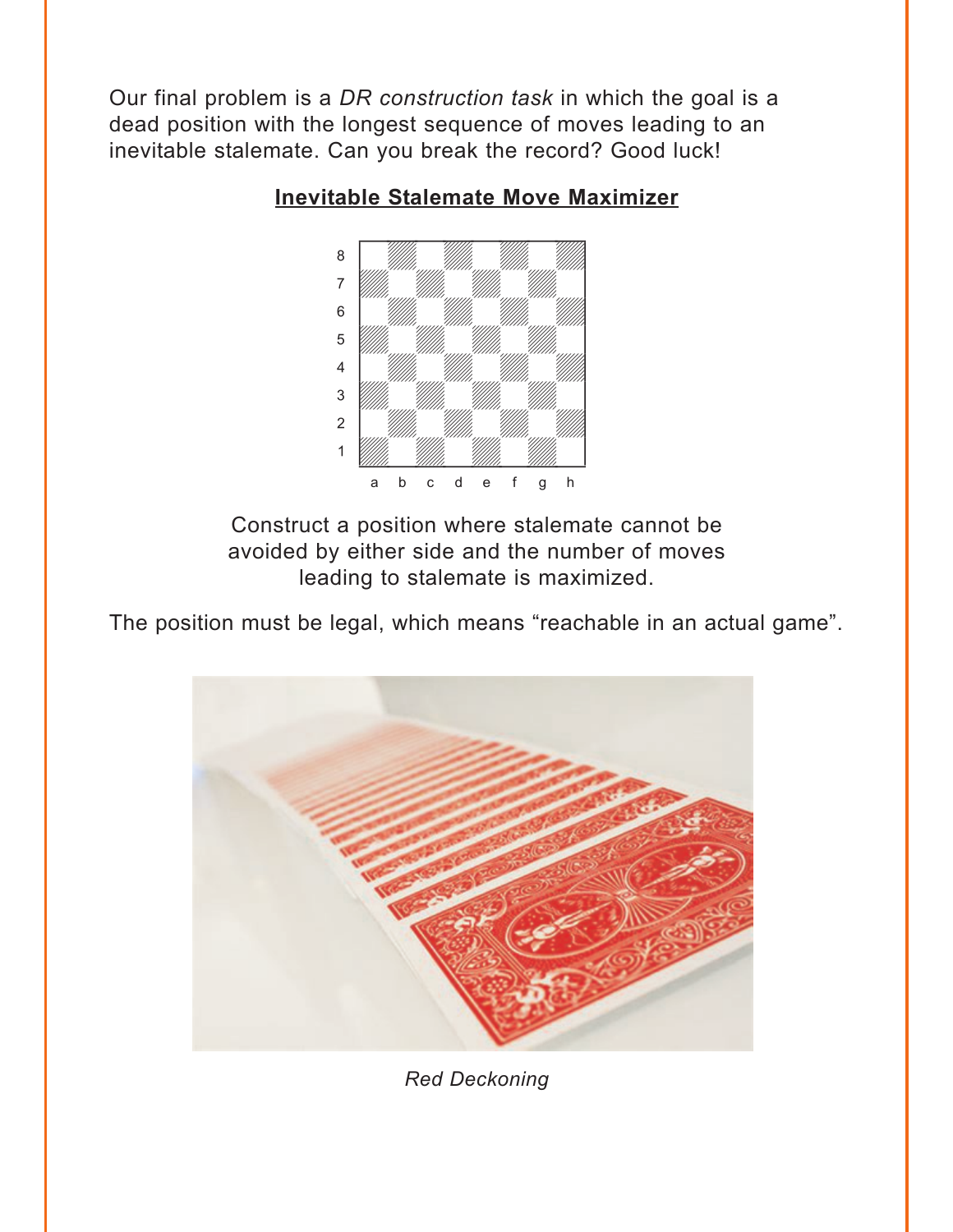## <span id="page-5-0"></span>**SOLUTIONS**

*PDF hyperlinks***.** You can advance to the solution of any puzzle by clicking on the underlined title above the diagram. To return to the puzzle, click on the title above the solution diagram.

*Archives***.** Other columns with similar problems can be found in the *Puzzling Side* archives. Now complete, with an index of problem-types and composers.

![](_page_5_Figure_3.jpeg)

Since the black king could not have moved from g7 or h7, the last move was by the black bishop. It necessarily came from e6, because it would have been checking the white king if it stood on f7 or h7.

The last move had to be a capture, otherwise the position was already dead. Mate with  $K + B$  vs.  $K + B$  is impossible if the bishops are on the same colour squares.

Black did not capture a bishop on g8. The earlier position with three bishops on light squares is dead.

The bishop did not capture a queen or rook because Black would be in check, and the only way out of check would be to take on g8. That means the position would already be dead before the capture.

Therefore, the bishop captured a knight on g8. The previous position was still alive because Black was not forced to capture the knight.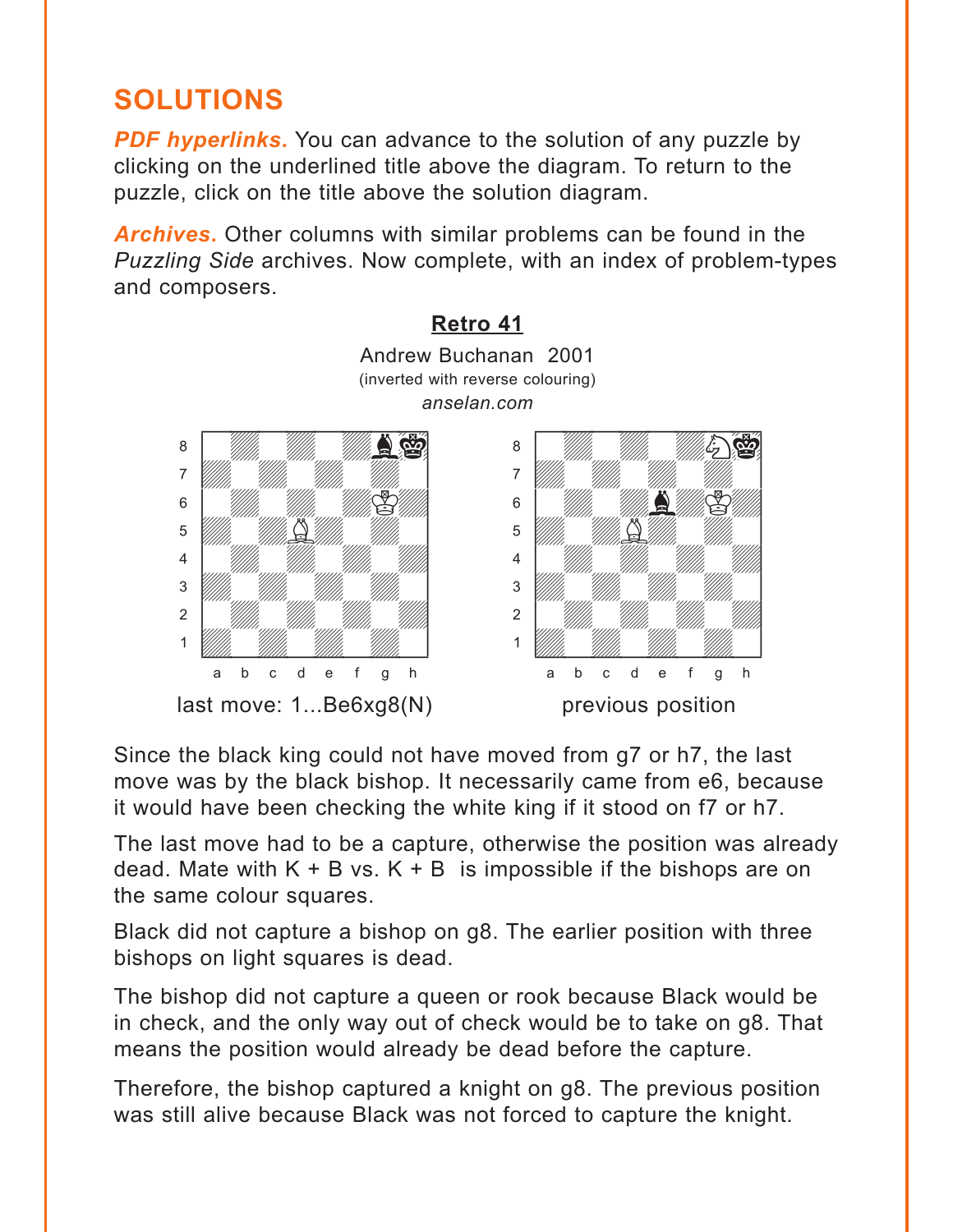## **[Retro 42](#page-2-0)** Andrew Buchanan & Noam Elkies 2001 *Retro Mailing List*

<span id="page-6-0"></span>![](_page_6_Picture_1.jpeg)

The black king did not make the last move. He could not have moved from b1, b2, or d1. So the last move was by White.

The last move was not 1.b2-b3 or 1.b2xa3 because the black king could not have reached the 1st rank with a pawn still on b2. It was not 1.h2-h3 because in that case, there could not be a bishop on g1.

The last move had to be a capture, otherwise Black had no move on the preceding turn. (The non-capture 1.Kf1-e1 doesn't work since the black king would be in an impossible check from the rook on d2 if he stood on d1.)

So the two candidate last moves are 1.Bh2xg1 and 1.Kf1xe1.

Black stands in stalemate in the given position. As we all know by now, the last move was not made from a dead position. The game was still alive before White's last move. There was still a possible path to checkmate.

![](_page_6_Picture_7.jpeg)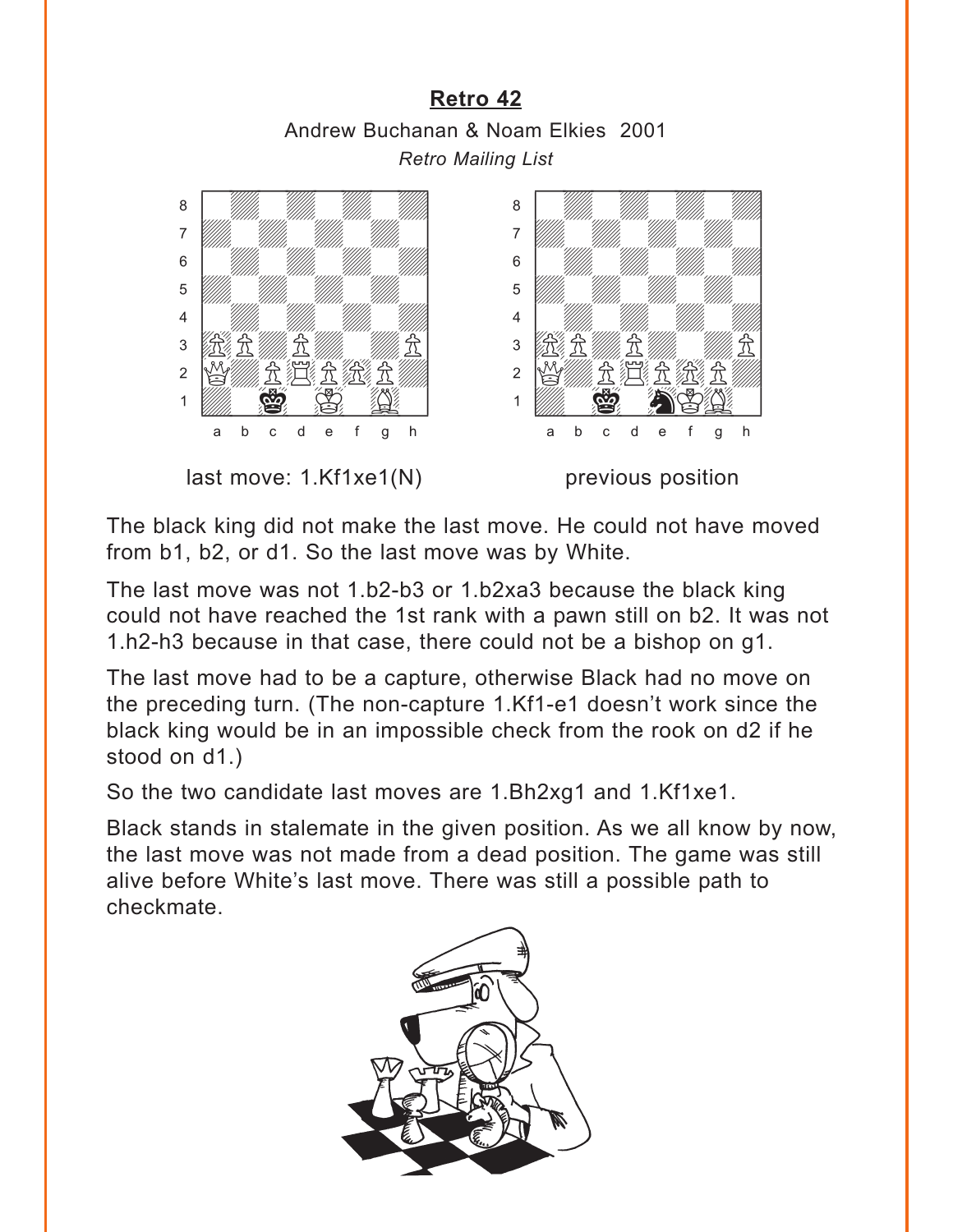Consider the position with white bishop on h2 and a black piece on g1. If the black piece is a rook or queen, White is in check and has no choice except to take on g1, giving stalemate. So the position would already be dead before the capture.

If the black piece on g1 is a bishop, Black had no move on the preceding turn.

If the black piece on g1 is a knight, Black had no move on the preceding turn. The knight would be checking the white king from f3.

So the last move was not 1.Bh2xg1. It had to be 1.Kf1xe1. What was captured?

The black piece taken on e1 was not a rook or queen because White would have to capture it, which means of course that the position was already dead.

The black piece could not be a bishop because Black would not have a move on the preceding turn.

![](_page_7_Picture_6.jpeg)

*position before 1.Bh2xg1*

![](_page_7_Picture_8.jpeg)

*position before 1.Kf1xe1*

Grand conclusion: A black knight was captured on e1. White had the option of not taking the knight, so the position was still alive. Perhaps 1.c4 was a better move!

The preceding move by Black was ...Nf3>e1. This move may or may not have been a capture. If it was a capture, a white knight was taken.

![](_page_7_Picture_12.jpeg)

*Living Nails*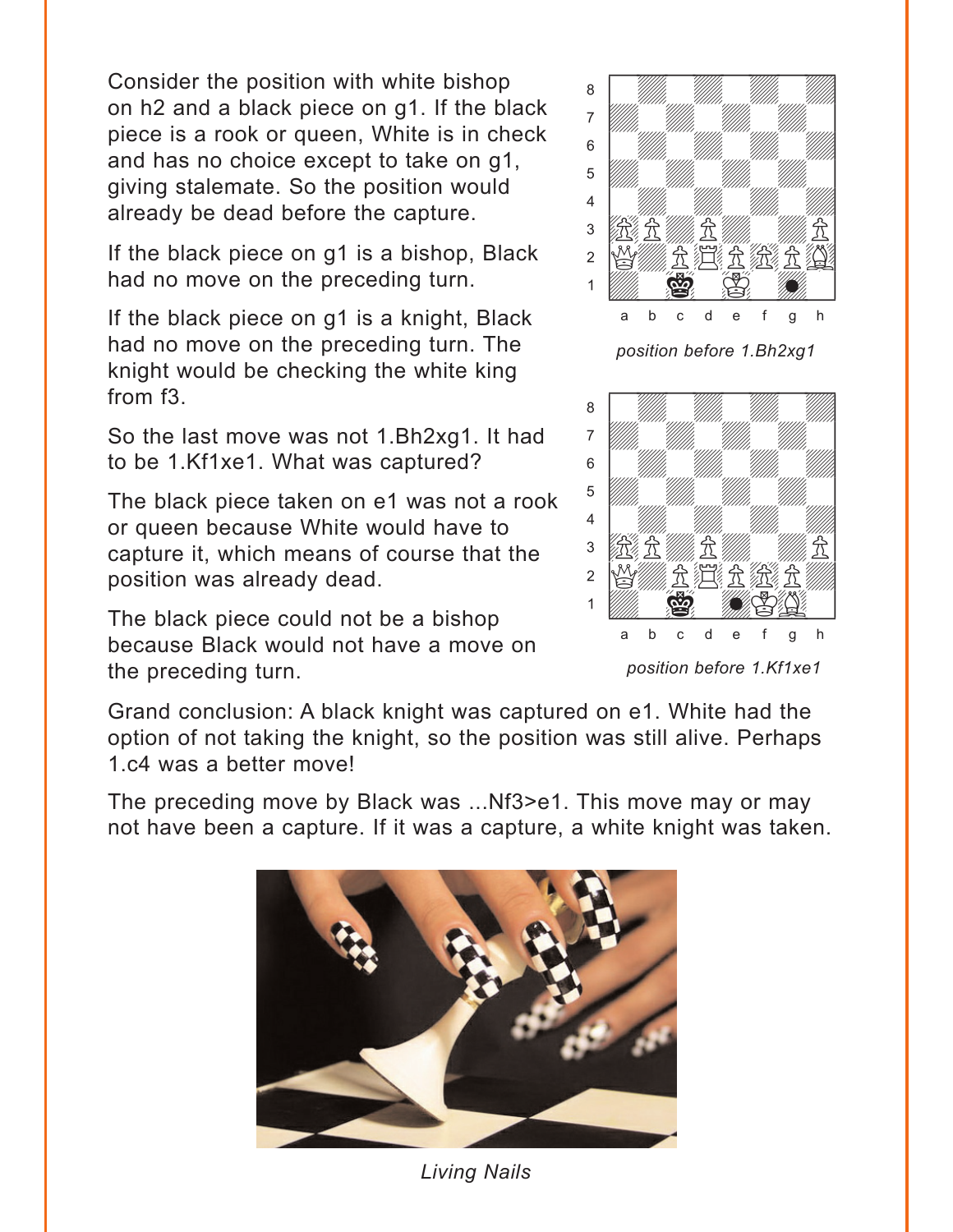**[Rebus 15](#page-3-0)** Andrey Frolkin & Jeff Coakley 2018 *Puzzling Side of Chess*

"banana bunch"

<span id="page-8-0"></span>![](_page_8_Picture_2.jpeg)

 $B =$  pawn  $U =$  knight  $C =$ queen  $H = b$ ishop  $A = root$  $N =$  king  $A = root$  $N =$  king caps = white last move 1.Rxg4+

![](_page_8_Picture_4.jpeg)

 $\mathscr{B} = (HN)$  The two letters with one uppercase, one lowercase.

 $\hat{\mathbb{Z}}$  = (BN) The other four letters are on the 1st or 8th rank.

If  $H = \mathcal{B}$ 

At least one of the letters ACNU is a queen or rook. So one of the kings is in check along a rank or file (c/b5, a/c1, u/c8, N/f5).

| $A \neq \frac{M}{Q}$ (c1+ d6+) | Impossible double check.                                                                                    |                                                                                                                                                                                                                                                                                                  |
|--------------------------------|-------------------------------------------------------------------------------------------------------------|--------------------------------------------------------------------------------------------------------------------------------------------------------------------------------------------------------------------------------------------------------------------------------------------------|
| $B \neq \frac{M}{Q}$ (h6+)     | Impossible multiple check.                                                                                  |                                                                                                                                                                                                                                                                                                  |
| U ≠ $\frac{10}{3}$ (a3+ c8+)   | Impossible double check.                                                                                    |                                                                                                                                                                                                                                                                                                  |
| $N \neq \frac{M}{N}$           | $B = \hat{\mathbb{Z}}$                                                                                      | If $N = \frac{M}{Q}$ (f5+) King on f8 is in check.<br>Only remaining letter not on 1st<br>or 8th rank.                                                                                                                                                                                           |
|                                | $\mathbb{Z} = \emptyset$ ? Impossible to assign rook to any letter.<br>Both kings in check if $\Xi$ = (ACU) |                                                                                                                                                                                                                                                                                                  |
| $C \neq \mathbb{S}$            | AU $\neq$ $\hat{\mathbb{Z}}$                                                                                | If $C = \frac{36}{12}$ (b5+) King on c5 is in check.                                                                                                                                                                                                                                             |
|                                |                                                                                                             | $A \neq \Xi$ (c1+) Impossible double check.<br>$A \neq \hat{A}$ (d6+) Impossible double check.<br>$U \neq \mathbb{Z}$ (c8+) Impossible double check.<br>$U \neq \mathbb{Q}$ (a3+) Impossible double check.<br>$AU = ?$ Impossible to assign pieces to both<br>A and U. Only one can be a knight. |
| $\mathcal{Q} = \emptyset$ ?    | Impossible to assign queen to any letter.                                                                   |                                                                                                                                                                                                                                                                                                  |
| $H \neq \mathcal{B}$           |                                                                                                             |                                                                                                                                                                                                                                                                                                  |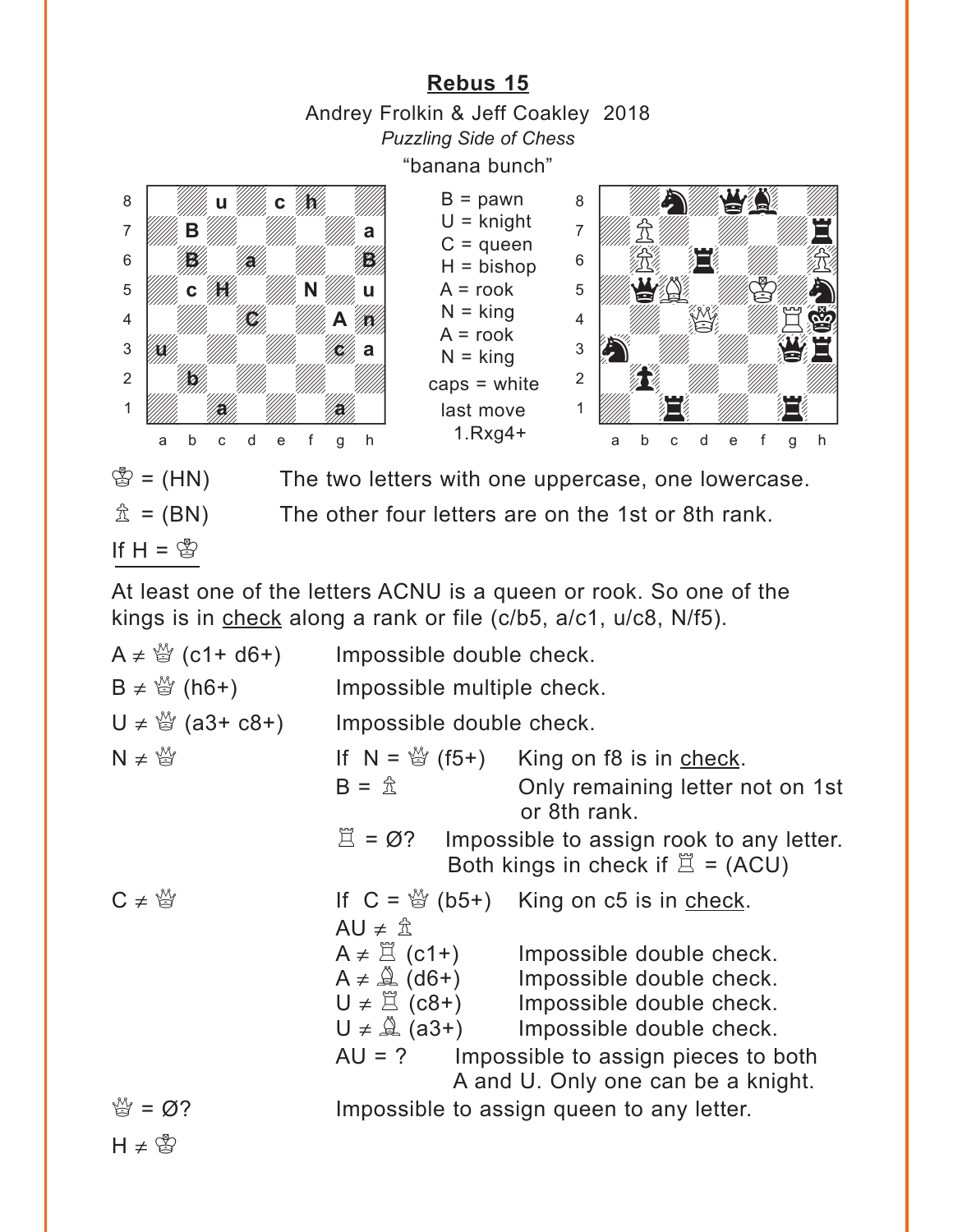$N = \otimes$  $B = \hat{x}$  $A \neq \mathbb{S}$  If  $A = \mathbb{S}$  then both kings in check  $(g4+ h7+)$ . One of the kings is in check from the letter A.  $(\Xi$ g4+,  $\triangle$ h7+, or  $\triangle$ d6+) U  $\neq$   $\frac{10}{3}$  (c8+ h5+) Impossible double check.  $U \neq \mathbb{Z}$  (h5+) Impossible multiple check. <sub>1</sub>  $U \neq \mathcal{Q}$  (c8+) Impossible multiple check.  $U =$   $\Sigma$ H ≠ 營  $\mathbb{Z}$  (f8+) Impossible multiple check. A discovered double check by *Nf7-d6*+ with  $A = \hat{A}$  is impossible because  $U = \hat{A}$ .  $H = \mathbb{Q}$  $C = \frac{M}{Q}$  If A =  $\frac{M}{Q}$  then impossible double check (g4+ h7+).  $A = \mathbb{E}$  (g4+) The king on h4 is in check from a rook on g4. with the set of the set of the set of the set of the set of the set of the set of the set of the set of the set of the set of the set of the set of the set of the set of the set of the set of the set of the set of the set 8 *William Chamberland* 7 *William B William Willia* a **c**  $\begin{picture}(180,10) \put(0,0){\line(1,0){10}} \put(10,0){\line(1,0){10}} \put(10,0){\line(1,0){10}} \put(10,0){\line(1,0){10}} \put(10,0){\line(1,0){10}} \put(10,0){\line(1,0){10}} \put(10,0){\line(1,0){10}} \put(10,0){\line(1,0){10}} \put(10,0){\line(1,0){10}} \put(10,0){\line(1,0){10}} \put(10,0){\line(1,0){10}} \put(10,0){\line($ 5 *W<sub>ill</sub>*, c  $\frac{1}{2}$  will **N**  $\frac{1}{2}$  u  $\begin{array}{c|c|c|c|c} \hline \end{array}$   $\begin{array}{c|c|c|c} \hline \end{array}$  $\frac{1}{\sqrt{2}}$ 2 **Digital Mille Mille Mille Street Former** 1 Uddy Holly Holly Holly a b c d e f g h **u** *<i>i* **li B** *With With* **a B** a Bhaile ann an B **C** Ann an A **u c a b a** a *millime "M*ain"

The last move (Rxg4+) had to be a capture, otherwise the king was already in check, either by the rook if it moved along the 4th rank, or by the queen on d4 if the rook moved along the g-file.

But what colour are the pieces?

Time for dead reckoning! Consider the position with caps = black and last move 1...Rxg4+. The position is dead because the forced sequence 2.Qxg4+ Qxg4+ 3.Rxg4 is stalemate.

White is missing two pieces. One was taken on b6 (by the doubled pawn) and the other was taken on g4. One of the missing white pieces is a light-square bishop. It could not be captured on the dark square b6. So the last move was 1...RxB+, and before that move, Black was in check from a bishop on g4.

![](_page_9_Picture_6.jpeg)

In that position, with a white bishop on g4, and the black rook able to capture it (from e4, f4, g5, g6, g7, or g8), Black's only option is to capture the checking bishop. It doesn't matter if Black takes first with the queen or rook, the forced sequence of captures on g4 will lead to stalemate. So the position before 1...Rxg4+ was already dead.

Therefore uppercase is white! No stalemate with a white pawn on b7.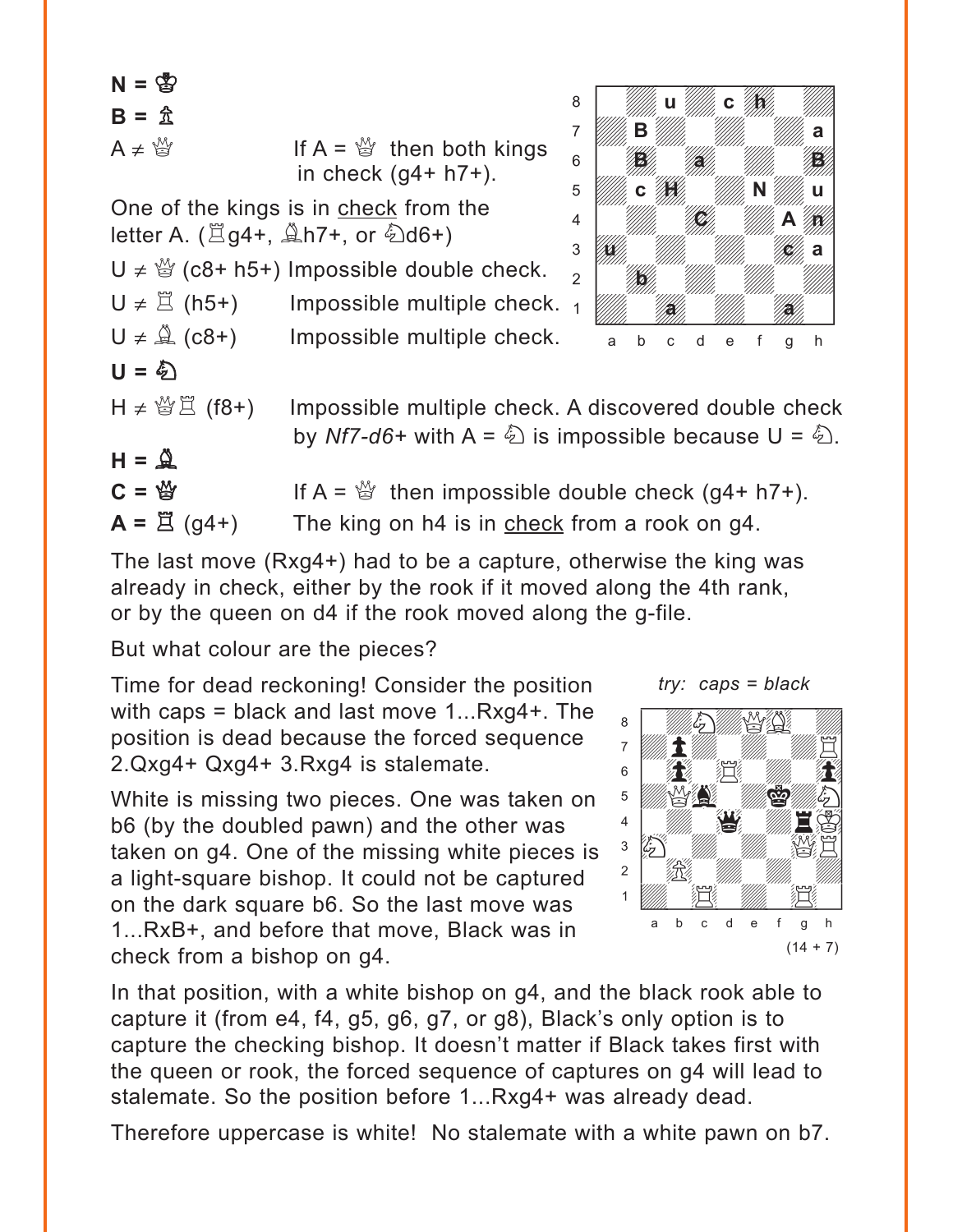## <span id="page-10-0"></span>**[Inevitable Stalemate Move Maximizer](#page-4-0)**

J. Coakley 2018 dedicated to Noam Elkies *Puzzling Side of Chess* w\_\_\_\_\_\_\_\_w

![](_page_10_Picture_2.jpeg)

Inevitable stalemate after 33 single moves.

1.Rxd8+ Qxd8+ 2.Qxd8+ Qxd8+ 3.Rxd8+ Kxd8 4.a3 Ke8 5.a4 Kd8 6.a5 Ke8 7.a6 Kd8 8.b3 Ke8 9.b4 Kd8 10.b5 Ke8 11.b6 Kd8 12.e4 Ke8 13.e5 Kd8 14.g3 Ke8 15.g4 Kd8 16.g5 Ke8 17.Kc8 stalemate.

![](_page_10_Picture_5.jpeg)

The final move could also be 17.Kc7. After 3...Kd8, the white moves can be played in various orders. Stalemate would occur sooner if the a-pawn and b-pawn advanced two squares on their first moves or if the white king moved earlier.

The constructed position is dead. The moves which lead to stalemate, though legal, are unplayable because the game is over according to the dead position rule.

The idea of including pawn moves in this task comes from the ever creative Noam Elkies. His prototype is given two pages below.

Previously, the task record had been an extraordinary pawnless position by Andrew Buchanan. See next page.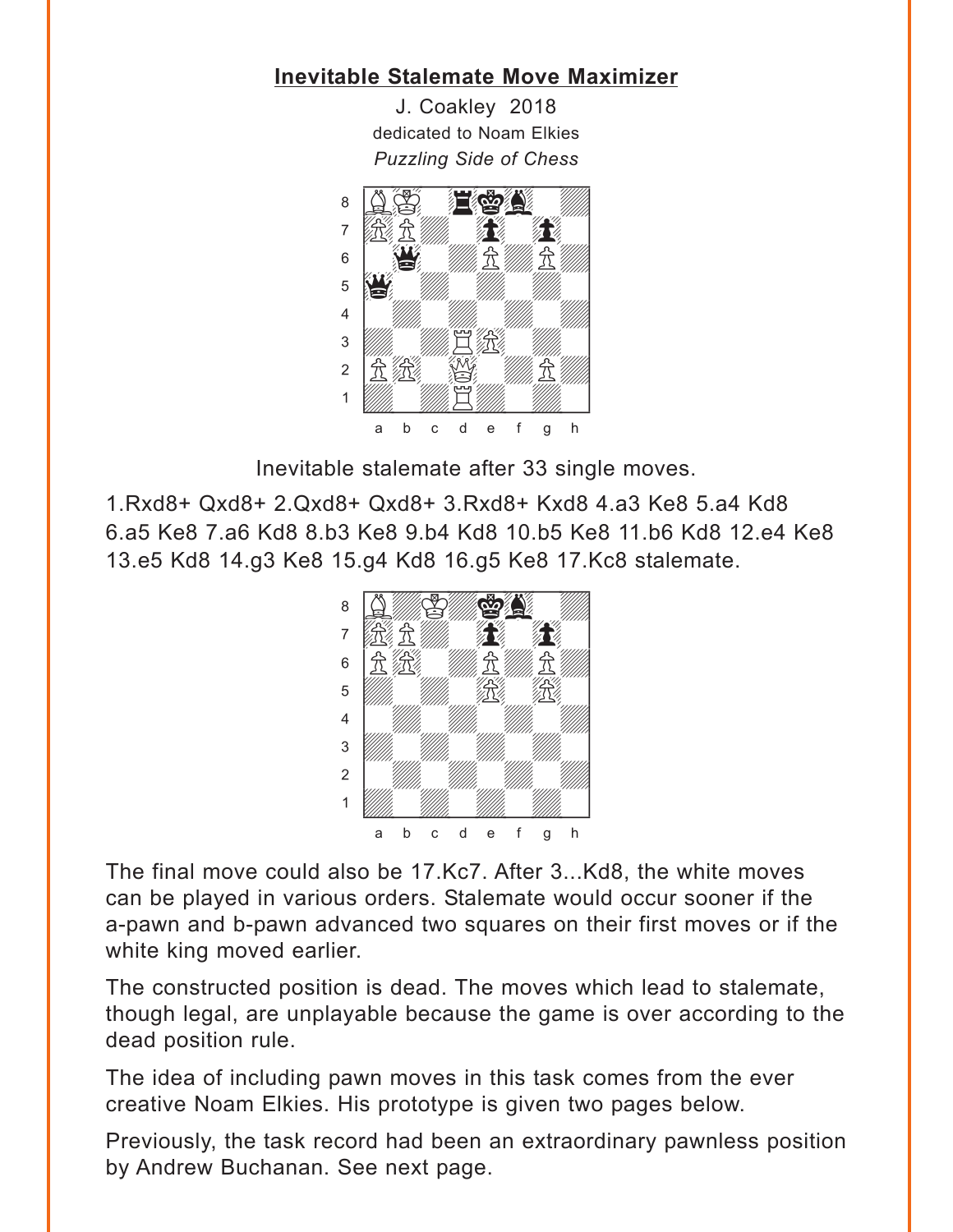## **[Inevitable Stalemate Move Maximizer](#page-4-0)**

Andrew Buchanan 2013 *Puzzling Side of Chess* 2018 w\_\_\_\_\_\_\_\_w

![](_page_11_Picture_2.jpeg)

Inevitable stalemate after 20 single moves.

- 1...Qxc3+ 2.Bdxc3+ Qxc3+ 3.Bexc3+ Qxc3+ 4.Bxc3+ Qxc3+
- 5.Bxc3+ Qxc3+ 6.Qxc3+ Rxc3+ 7.Qxc3+ Qxc3+ 8.Qxc3+ Qxc3+ 9.Qxc3+ Qxc3+ 10.Qxc3+ Qxc3+ 11.Kxc3 stalemate

The captures can be played in various orders, but the end result is always the same.

![](_page_11_Picture_7.jpeg)

![](_page_11_Picture_8.jpeg)